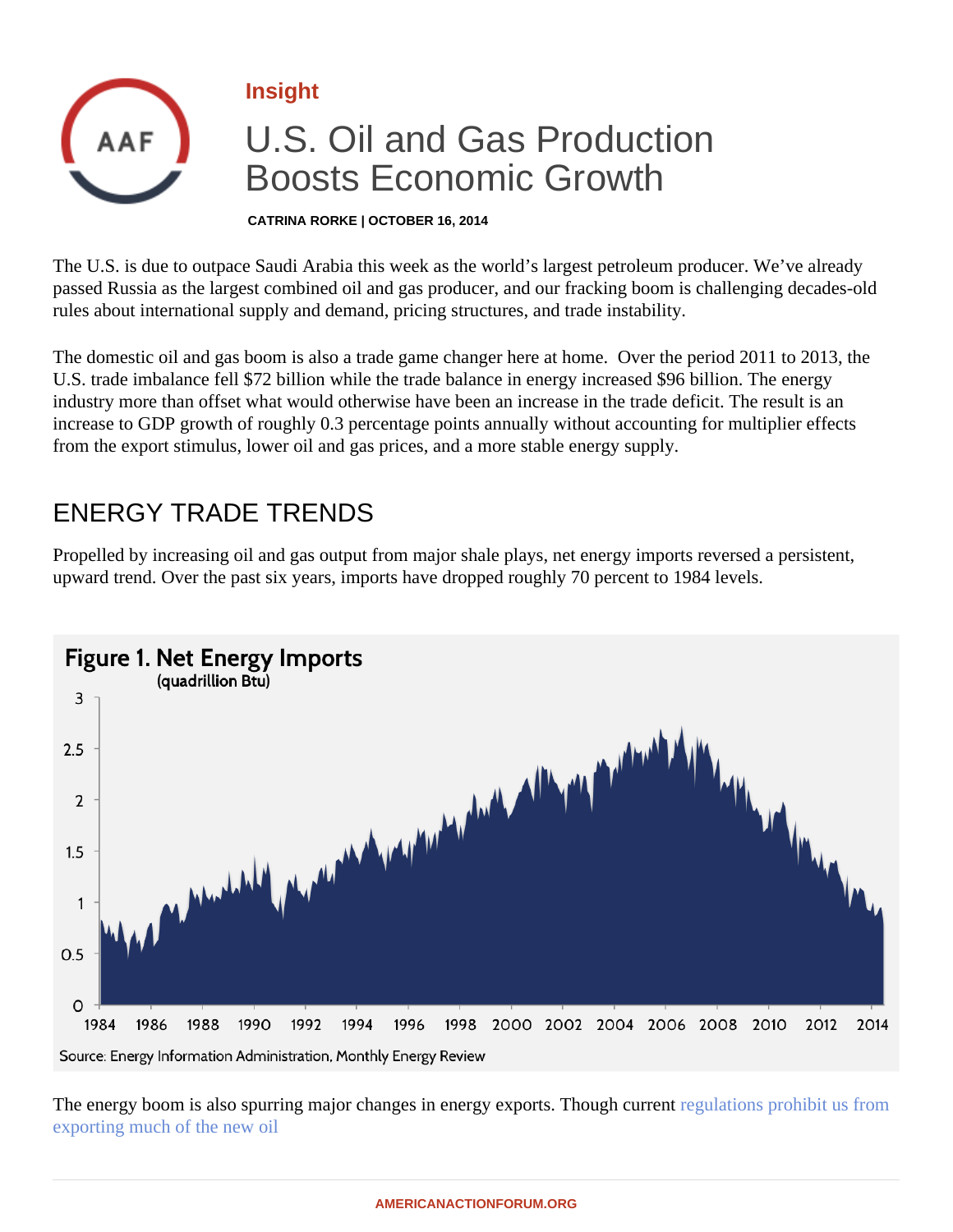an[d natural gas supp](�� h t t p s : / / w w w . b u z z f e e d . c o m / a m e r i c a n a c t i o n f o r u m / a - b e t t e r - w a y - o n - n a t u r a l - g a s - e x p o r t s - f h a l)lye're generating, we have seen a marked increase in the export of petroleum products not covered by an active ban. Export of such products has more than doubled since the start of the energy boom. reaching 4.4 billion barrels per day in December 2013.

## TRADE BALANCE TRENDS

Between 2011 and 2013, the value of our trade balance increased \$72 billion. Over the same period, oil and gas imports decreased \$73 billion, and exports increased \$23 billion, avoiding what would have been an increase trade deficit in the larger economy.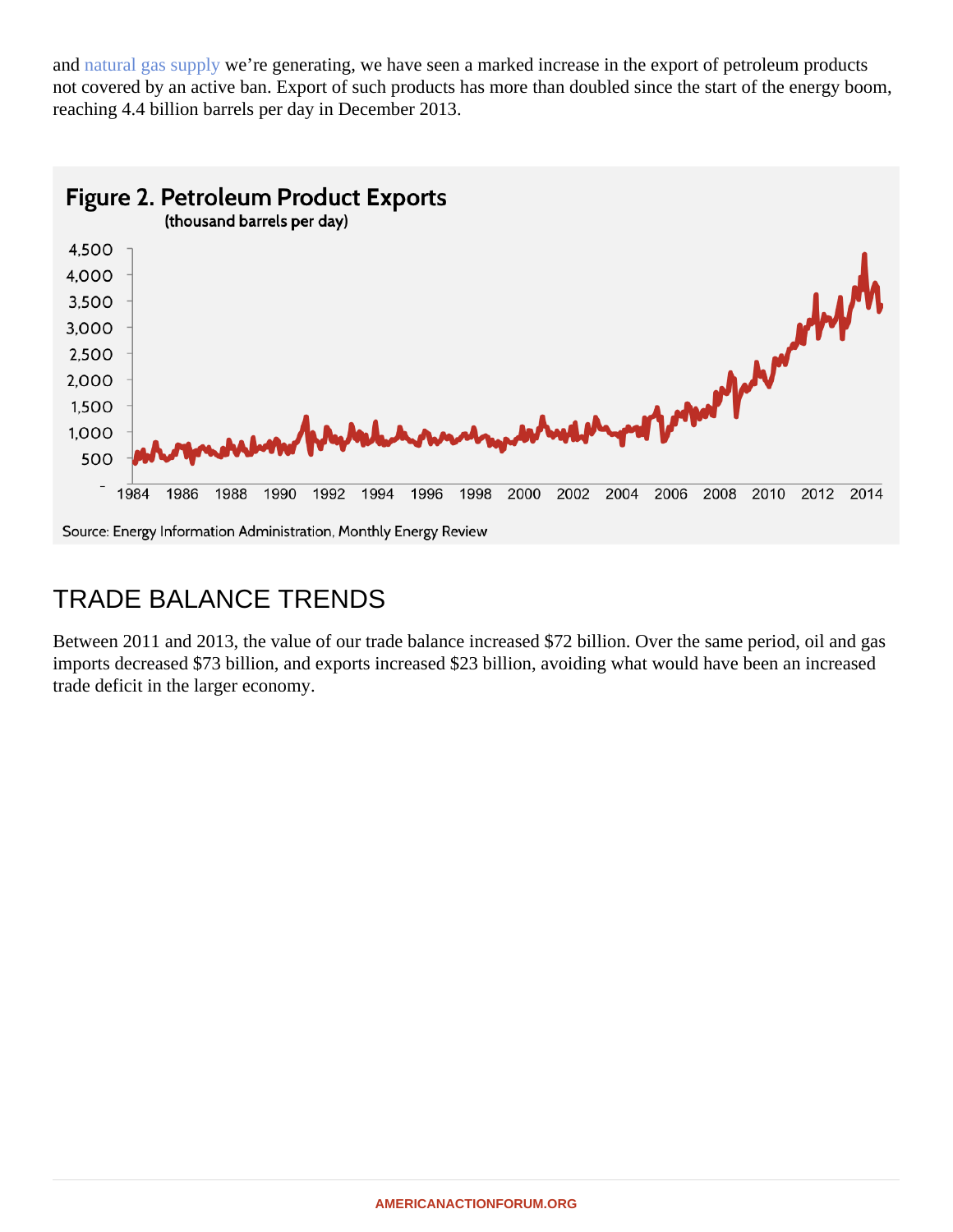

Over the study period, the GDP grew by roughly 4 percent annually. To crudely estimate the contribution of oil and gas, we recalculate GDP growth after removing the \$96 billion represented by the industry. We estimate that without the fracking boom, the GDP would have grown just 3.7 percent annually over 2011-2013, suggesting the energy industry resulted in an annual bump of at least 0.3 percentage points in GDP during the period.

| <b>Table 1. GDP Impacts of Energy Boom</b> |                               |                               |
|--------------------------------------------|-------------------------------|-------------------------------|
|                                            | Actual GDP                    | GDP, less oil & gas gains     |
|                                            | (billions of current dollars) | (billions of current dollars) |
| 2011                                       | 15,518                        | 15,518                        |
| 2013                                       | 16,768                        | 16,672                        |
| <b>GDP</b> Growth                          | 4.0%                          | 3.7%                          |

## **CONCLUSIONS**